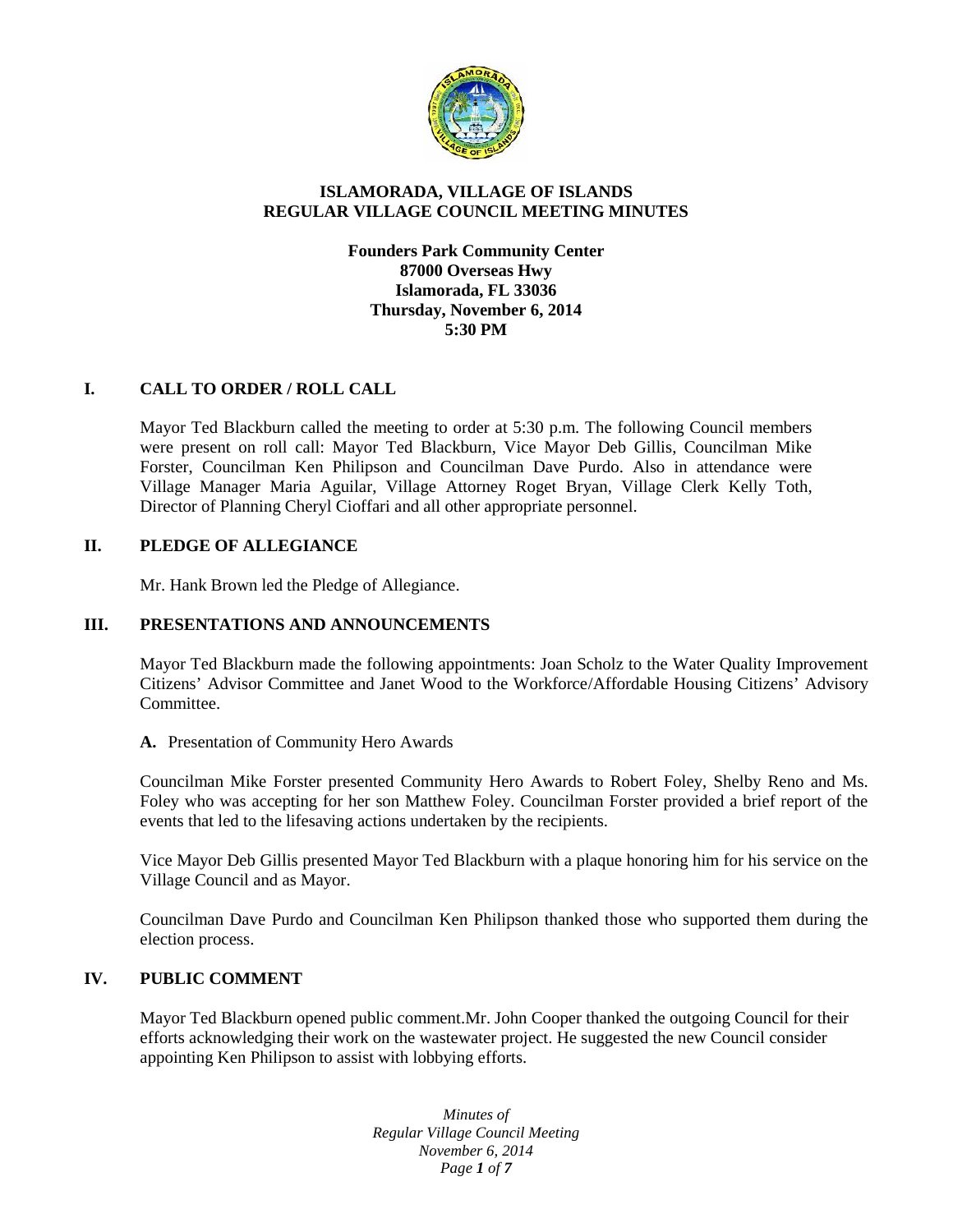Mr. Stan Marguiles thanked Councilmembers for their work on the Village Council.

Mayor Ted Blackburn closed public comment.

## **V. AGENDA: Request for Deletion / Emergency Additions**

Vice Mayor Deb Gillis added a discussion item regarding the Fills and a discussion item regarding the 10,000 square foot referendum to section XIV. Mayor/Council Communication.

# **VI. CITIZENS' ADVISORY COMMITTEE UPDATES**

## **VII. VILLAGE MANAGER REPORTS AND UPDATES**

## **VIII. CONSENT AGENDA**

**A.** Minutes:

September 11, 2014 Regular Village Council Meeting Minutes September 15, 2014 Village Council Workshop – Wastewater Utility Policy October 3, 2014 Special Call Village Council Meeting Executive Session Case No.3D13-2661 October 8, 2014 Regular Village Council Meeting

**B.** Approval of Appointment to the Islamorada Youth Council

Councilman Dave Purdo made a motion to approve. Councilman Ken Philipson seconded the motion. Council voted all in favor. The motion passed 5-0.

## **IX. WASTEWATER MATTERS**

**A.** Wastewater Project Update

Wade Trim Executive Vice President Tom Brzezinski provided a salinity update stating improvements have been made and that the levels have dropped since the last report. Mr. Brzezinski reported that they are preparing for people to connect to the system, will be scheduling residential meetings as well as meetings with DEP, commercial customers and package plant owners and the goal is to provide the first connections in January 2015.

Mayor Ted Blackburn opened public comment.

Mr. John Cooper asked if the purpose of the future wastewater meetings was to educate homeowners. Mr. Brzezinski stated that the first round of meetings would be to ensure property owners understand how to get connected; the next meetings would be to educate property owners.

Mr. Larry Barr asked if everybody had to be connected by December 2015. Mayor Blackburn responded that the Village had to be able to connect residents by 2015.

**B.** A Resolution Approving Change Order No. 10 to the Design Build and Operate (DBO) Agreement Between Reynolds Water Islamorada, LLC and Islamorada, Village of Islands, To Provide for Revisions to the Design Build Work

Village Attorney Roget Bryan read the title of the resolution. Wastewater Program Manager Greg Tindle presented the staff report recommending approval.

Mayor Ted Blackburn opened public comment.

*Minutes of Regular Village Council Meeting November 6, 2014 Page 2 of 7*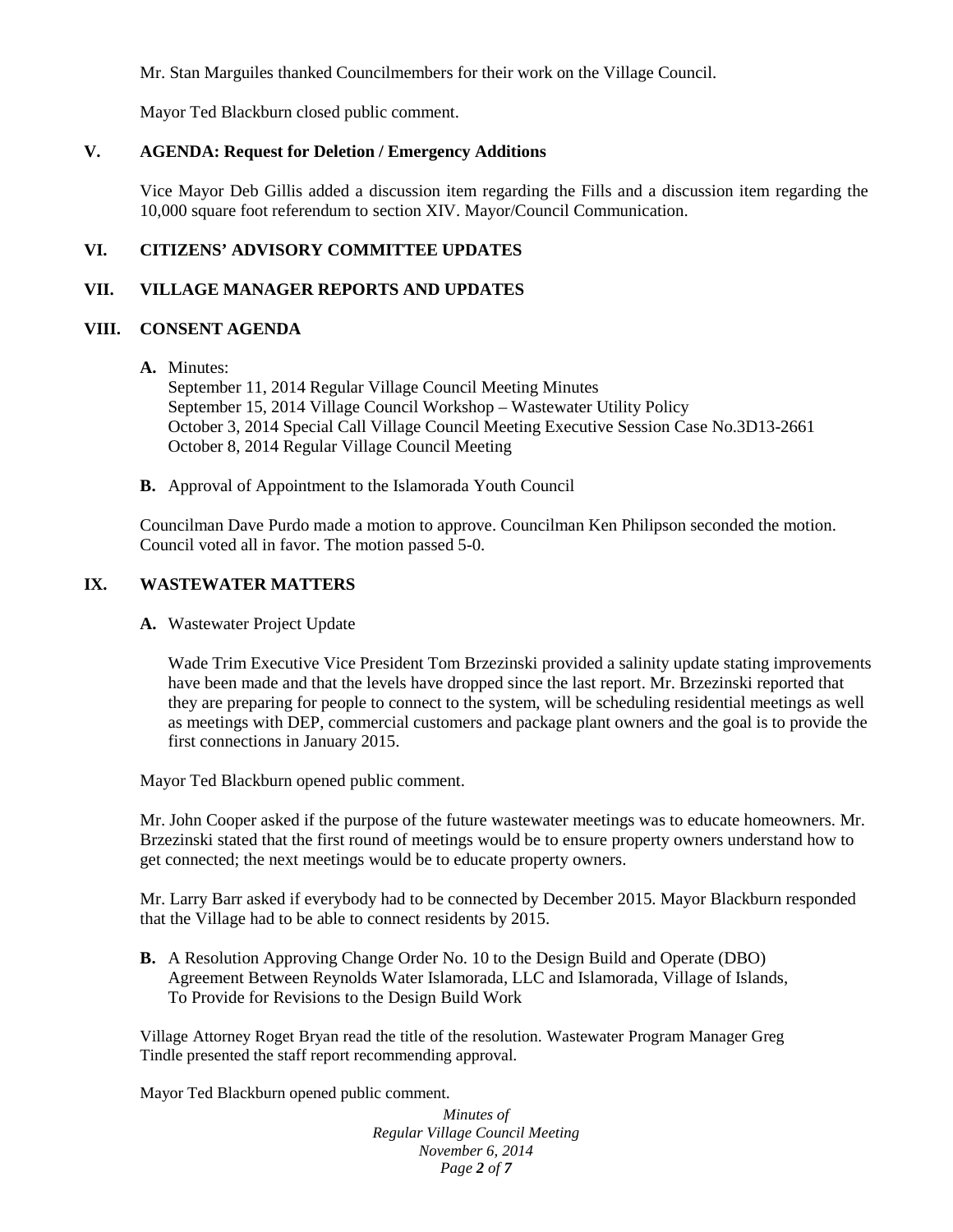Mr. Andy Newman thanked Council on behalf of the Islamorada South Condo Association.

Mr. George Proenza thanked Council for their wastewater efforts.

Mayor Ted Blackburn closed public comment.

Councilman Mike Forster made a motion to approve. Councilman Ken Philipson seconded the motion. Council voted all in favor. The motion passed 5-0.

## **X. ORDINANCES**

**A.** Second Reading – An Ordinance of Islamorada, Village of Islands, Florida, Repealing Resolution No. 06-04-30 and Portions of Ordinance No. 06-13 Pertaining to the Village's Wastewater Utility Policy and Adopting a New Wastewater Utility Policy for the Village-Wide Centralized Wastewater System

Village Attorney Roget Bryan read the title of the resolution and stated this is second reading. Wastewater Program Manager Greg Tindle presented the staff report recommending approval.

Mayor Ted Blackburn asked if Council had any questions or comments. There were none.

Mayor Ted Blackburn opened public comment; seeing none, public comment was closed.

Vice Mayor Deb Gillis made a motion to approve. Councilman Dave Purdo seconded the motion. Council voted all in favor. The motion passed 5-0.

**B.** Second Reading Ordinance Amending the Comprehensive Plan to Amend Transfer of Development Rights (TDRS)

Village Attorney Roget Bryan read the title of the resolution and stated this is second reading. Planning Director Cheryl Cioffari presented the staff report recommending approval.

Councilman Ken Philipson spoke in support of increasing hotel units particularly on Windley Key. He asked Ms. Cioffari to define flood prone parcels. Ms. Cioffari stated that these were parcels within the AE and VE flood zone. She explained that the existing TDR ordinance prohibits the placement of a TDR in the portion of any parcel that is designated a VE flood zone.

Mayor Ted Blackburn opened public comment; seeing none public comment was closed.

Councilman Ken Philipson made a motion to approve. Vice Mayor Deb Gillis seconded the motion. Council voted all in favor. The motion passed 5-0.

#### **XI. QUASI-JUDICIAL**

Village Attorney Roget Bryan read the quasi-judicial statement and requested that anyone not having been sworn in raise their hand. Village Clerk Kelly Toth swore in the witnesses. Mr. Bryan read the title of the Resolution and requested that Council disclose ex-parte communications.

Councilman Ken Philipson, Councilman Mike Forster and Vice Mayor Deb Gillis disclosed that they had spoken with Don Horton. Mayor Ted Blackburn and Councilman Dave Purdo did not have any ex-parte communications to disclose.

**A.** Variance Application (AV-15-01) By Island Construction Management, LLC

*Minutes of Regular Village Council Meeting November 6, 2014 Page 3 of 7*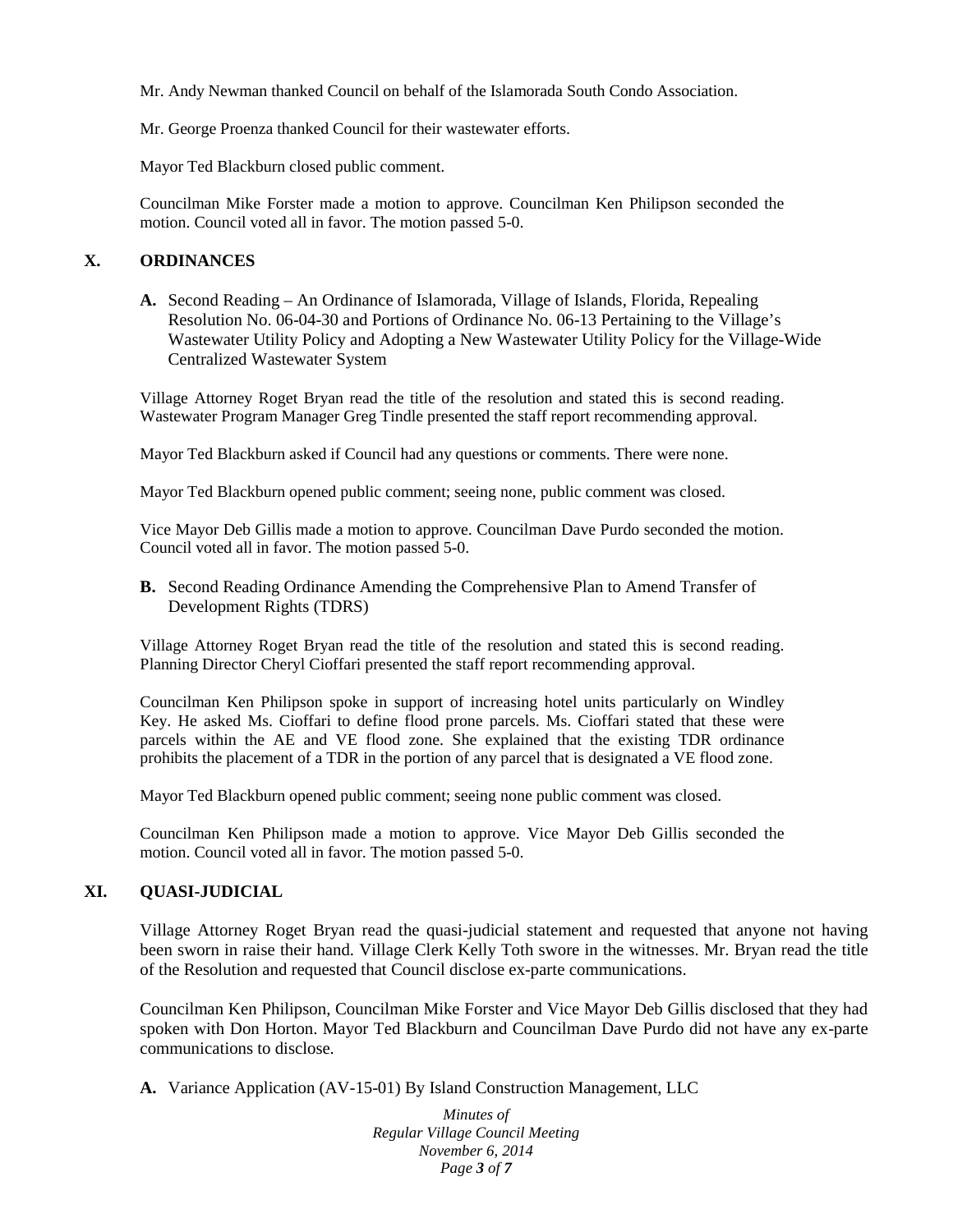Principal Planner Jeff Stuncard presented the staff report.

Mayor Ted Blackburn asked if Council had any comments or questions.

Councilman Dave Purdo spoke in support of approving the application in favor of the applicant.

Vice Mayor Deb Gillis spoke about the parking at Whale Harbor and stated that the applicant added parking, but had lost parking due to FDOT construction. She spoke in support of the project moving forward.

Councilman Ken Philipson spoke in support of the variance application being approved.

Councilman Mike Forster suggested that there are probably many businesses whose parking does not conform to current requirements.

Council discussed parking issues and historical designations. Vice Mayor Deb Gillis suggested reevaluating the parking within the Village. She stated that she thinks the requirements are too high.

Mayor Blackburn stated the next tab on the agenda pertaining to this development was in compliance. He spoke in support of the item moving forward.

Mayor Blackburn asked if the applicant would like to speak.

Mr. Don Horton Agent for the Applicant, Paul Slattery Architect with Slattery and Associates and Ireno Bello presented the site plan. Mr. Horton stated that had they placed the building exactly where it was located before, they would have lost all of the parking that existed on the highway resulting in a net decrease in parking. He stated they moved the building and added 27 parking spaces. Mr. Horton reviewed the landscaping, parking and stated the site was compliant with fire department access.

Mayor Ted Blackburn opened public comment for those in favor.

Mr. Buddy Pinder spoke in support of the project stating it was a landmark and thanked Council.

Mayor Ted Blackburn opened public comment for those opposed; seeing none public comment was closed.

Councilman Ken Philipson made a motion to approve. Vice Mayor Deb Gillis seconded the motion. Council voted all in favor. The motion passed 5-0.

**B.** Application for Major Conditional Use (MJ-14-03) by Interstate Commerce of Florida, LLC

Mr. Bryan read the title of the Resolution and requested that Council disclose ex-parte communications. Councilman Ken Philipson, Councilman Mike Forster and Vice Mayor Deb Gillis disclosed that they had spoken with Don Horton. Councilman Dave Purdo disclosed he had spoken with Don Horton, Howard Brody and the architect. Mayor Ted Blackburn did not have any ex-parte communications to disclose.

Principal Planner Jeff Stuncard presented the staff report recommending approval with conditions.

Councilman Dave Purdo asked for clarification pertaining to the bike path compliance requirements. Mr. Stuncard explained that the conditions imposed are standard conditions designed to improve that section of the bike path. He stated that the FDOT road improvements that are underway in that area make it less

> *Minutes of Regular Village Council Meeting November 6, 2014 Page 4 of 7*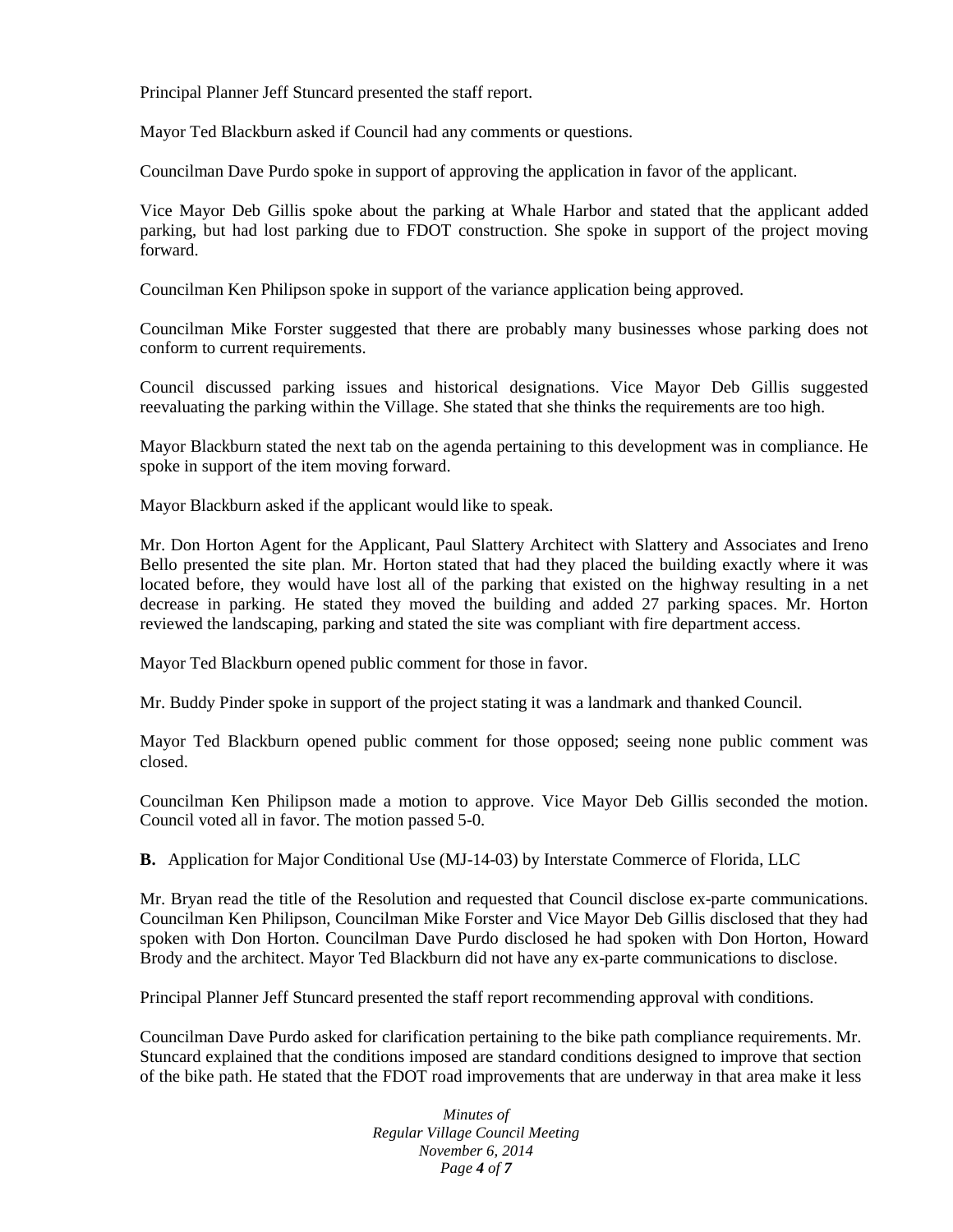applicable than for other developments. Mr. Stuncard provided examples of different type of improvements and stated that improvements probably would not be necessary.

Mayor Ted Blackburn invited the applicant to speak.

Mr. Don Horton Agent for the Applicant stated that with regard to the bike path improvements, they had already contacted FDOT and DEP and were told was there wasn't much the property owner could do. Mr. Horton volunteered internal stop signage on the two exits that would state "stop, bike path ahead, share the road" and indicated FDOT was satisfied with his suggestion. He stated FDOT is rebuilding the curb cuts.

Councilman Mike Foster asked if the applicant was agreeing to all of the conditions. Mr. Horton confirmed that the applicant was in agreement with the conditions.

Vice Mayor Gillis asked if the Class G buffer would interfere with the view from the restaurant. Principal Planner Jeff Stuncard stated that he believes the buffer requirements will not interfere the view. Vice Mayor Gillis suggested instead of erecting signs, to perhaps place them on the ground if it did not impose a safety issue. She spoke in support of fewer signs in the Village. Mr. Horton stated it was not a requirement to erect the signs, just a suggestion. Councilman Mike Forster agreed and spoke against sign pollution.

Mr. Don Horton spoke about the lighthouse that was removed. He stated the lighthouse would be very close to its previous location and would be visible from the highway.

Councilman Ken Philipson spoke in support of maintaining the historical significance of this building.

Mr. Howard Brody stated that it was their intention to keep the tower.

Mayor Ted Blackburn opened public comment for those in favor.

Mr. Skip Bradeen expressed concern over how long it has taken for the project to be approved. He expressed concern for the people that have been out of work.

Planning Director Cheryl Cioffari reported that the application was submitted on August 11, 2014.

Mayor Ted Blackburn opened public comment for those opposed; seeing none public comment was closed.

Councilman Dave Purdo made a motion to approve. Vice Mayor Deb Gillis seconded the motion. Council voted all in favor. The motion passed 5-0.

#### **XII. RESOLUTIONS**

**A.** Specialized Professional Services Agreements with Government Services Group, Inc. ("GSG") for 2015-2016 Wastewater, Solid Waste and Stormwater Assessment Programs

Village Attorney Roget Bryan read the title of the Resolution. Finance Director Ian Proverbs presented the staff report recommending approval.

Mayor Blackburn asked if Council had any questions or comments.

Councilman Ken Philipson stated that it has been a pleasure working with Government Services Group.

*Minutes of Regular Village Council Meeting November 6, 2014 Page 5 of 7*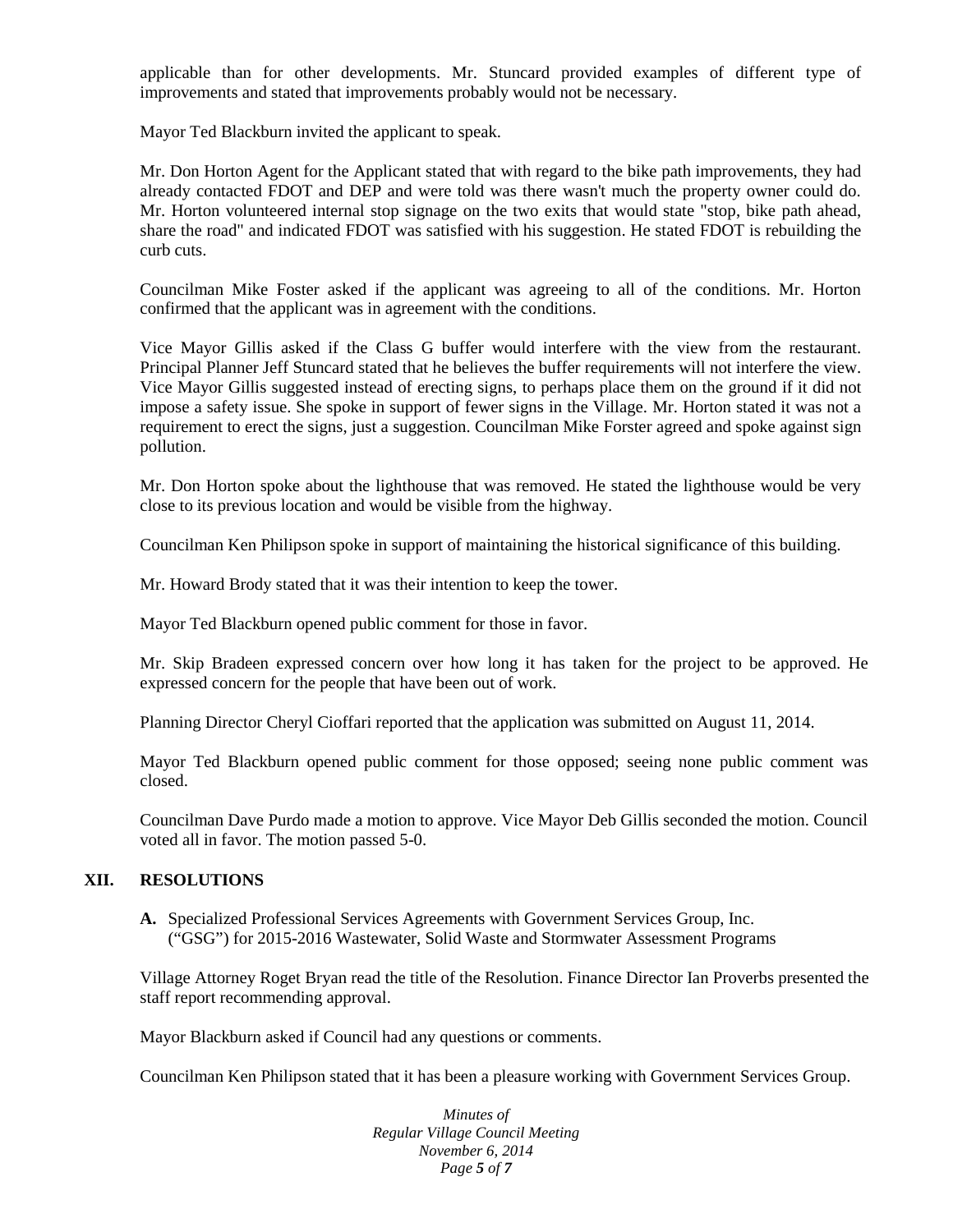Mayor Ted Blackburn opened public comment; seeing none, public comment was closed.

Vice Mayor Deb Gillis made a motion to approve. Councilman Ken Philipson seconded the motion. Council voted all in favor. The motion passed 5-0.

**B.** Specialized Professional Services Agreements with Government Services Group, Inc. ("GSG") for Implementation of the Lateral Lines Assessment Program for FY 2015-2016

Village Attorney Roget Bryan read the title of the Resolution. Finance Director Ian Proverbs presented the staff report recommending approval.

Mayor Blackburn asked if Council had any questions or comments.

Village Manager Maria Aguilar stated GSG is close to having the notice ready to go out to the affected property owners by November 17th.

Mayor Ted Blackburn opened public comment; seeing none, public comment was closed.

Councilman Ken Philipson made a motion to approve. Vice Mayor Deb Gillis seconded the motion. Council voted all in favor. The motion passed 5-0.

#### **XIII. MOTIONS**

## **XIV. MAYOR / COUNCIL COMMUNICATIONS**

**A.** Proposed Change to Vacation Rental Ordinance (Councilman Philipson)

Councilman Ken Philipson asked if there is a way the Village could require those renting their homes from 28 days or more apply with the Village in an effort to ensure the vacation rental ordinance is being followed. Vice Mayor Deb Gillis questioned the legality and commented that a change may invalidate the adopted ordinance. Councilman Mike Forster suggested following Sanibel Island' example of code enforcement officers renting the vacation rental online for seven days and completing a contract to provide documentation to pursue in a code compliance hearing.

Mayor Blackburn opened public comment.

Mr. Larry Barr suggested Council loosen the restrictions for obtaining a vacation rental license.

Mayor Blackburn closed public comment.

**B.** Green Turtle Island School and Management of Green Turtle Hammock (Mayor Blackburn)

Mayor Blackburn provided a brief historical report of the Green Turtle Hammock property. He acknowledged the agreement the Village has with the Florida Community Trust (FCT) that made it possible for the Village to acquire the property and commented that the agreement with FCT is very specific. He also acknowledged the operating agreement the Village has with the Green Turtle Island School. He spoke of the need for all parties to work together.

**C.** Discussion added by Vice Mayor Deb Gillis pertaining to the Fills

Vice Mayor Deb Gillis stated that she would like a short history provided to the new Council at the November  $20<sup>th</sup>$  Regular Village Council meeting regarding the meetings and discussions that have

*Minutes of Regular Village Council Meeting November 6, 2014 Page 6 of 7*